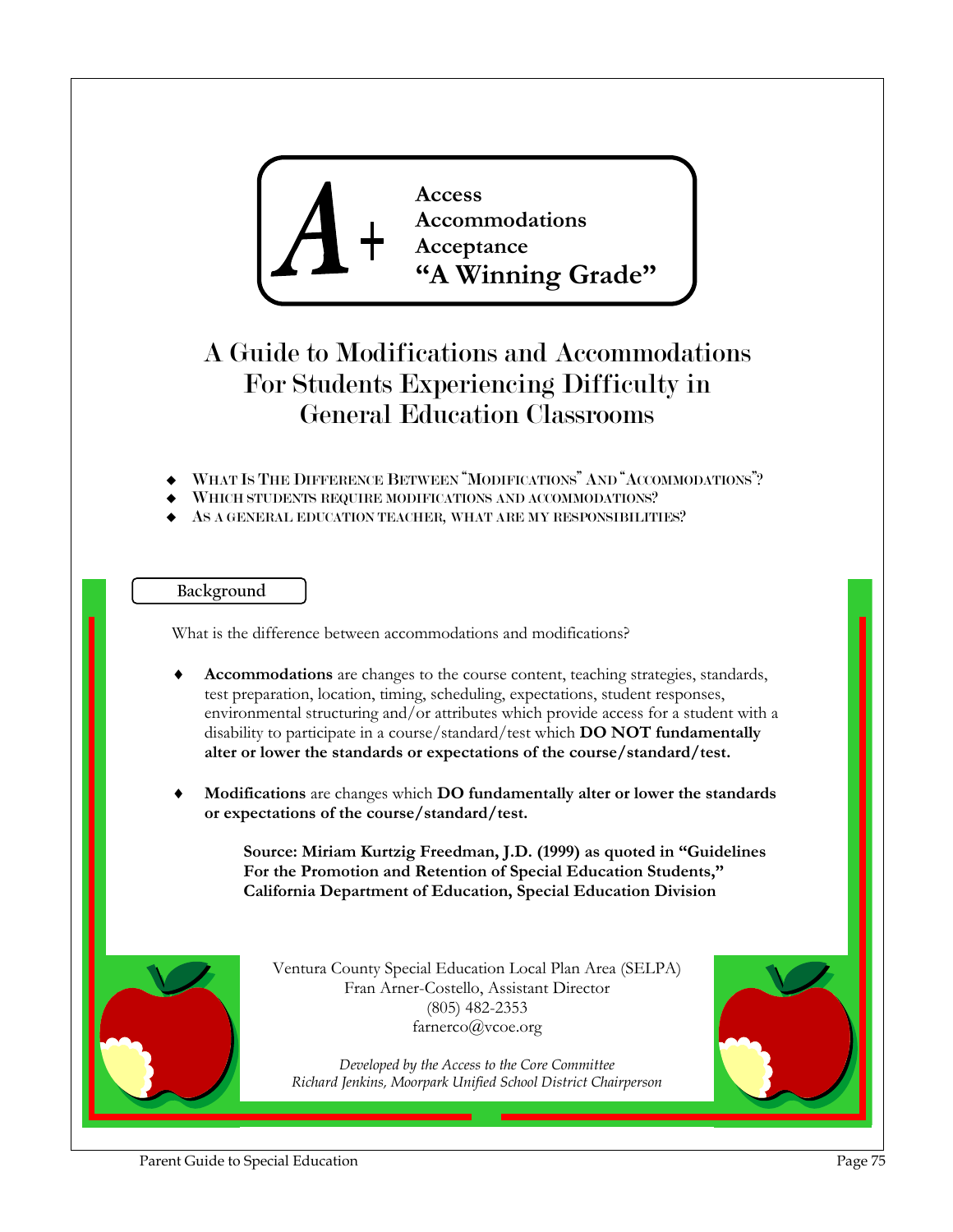## **General Strategies for Accommodations/Modifications**

#### **Step 1 – Break failure pattern; reduce pressure:**

- ♦ Shorten assignments (lengthen gradually as student begins to cope):
	- Assign every other problem or question
	- Require fewer words or pages
- Allow extra time (particularly on tests)
- Provide easier materials
- $\bullet$  Simplify requirements

#### **Step 2 – Build motivation and self-esteem:**

- ♦ Use *f r e q u e n t* positive reinforcement:
	- Verbal "Super!" "I knew you could do it!", "You got that right!"
	- Non-verbal Pat or simply touch on shoulder, big smile
	- Find something the student does well and acknowledge publicly
	- Make phone call home during the day with the student listening
	- Send a quick note home to parent complimenting student
- Provide frequent feedback

#### **Step 3 – Modify testing procedures:**

- ♦ Provide a written outline or review sheet or study guide
- Give exam orally (individually or to entire class)
- Type all tests or print clearly
- ♦ Avoid separate answer sheets
- Avoid long essay exams
- Include some recognition questions: multiple choice, matching, true-false, etc.
- ♦ Give shorter, more frequent tests
- Provide extra testing time
- Allow student to dictate answers
- Provide opportunity for projects in lieu of tests or as extra credit
- Test major points only
- ♦ Use study carrels

#### **Step 4 – Adjust grading requirements:**

- Mark items correct, not mistakes
- Notice and give credit for oral participation in class
- ♦ Grade content areas on the basis of ideas/knowledge rather than on spelling, grammar, punctuation, etc. (or give two grades: one content and one mechanics)
- ♦ Look for and comment on strengths and areas of improvement rather than faults and areas of weakness
- Provide an opportunity to correct errors without penalty
- ♦ Be specific regarding specific requirements for a particular grade

#### **Step 5 – Individualize teaching strategies:**

- Simplify or reduce complexity of directions; be specific
- ♦ Use student's name or nonverbal signal to get his/her attention
- ♦ Provide reason for listening (tell student what to listen for)
- ♦ Present one concept at a time
- Break complex tasks into smaller steps
- ♦ Enhance verbal instructions by using lots of visual aids:
	- Direct eye contact
		- Key words on board
	- Notes on overhead projector
- Repeat directions when necessary; ask students to repeat
- Ask frequent questions during oral discussion to check for understanding
- Increase waiting time for response to questions
- Space repetition over a period of time
- Keep classroom quiet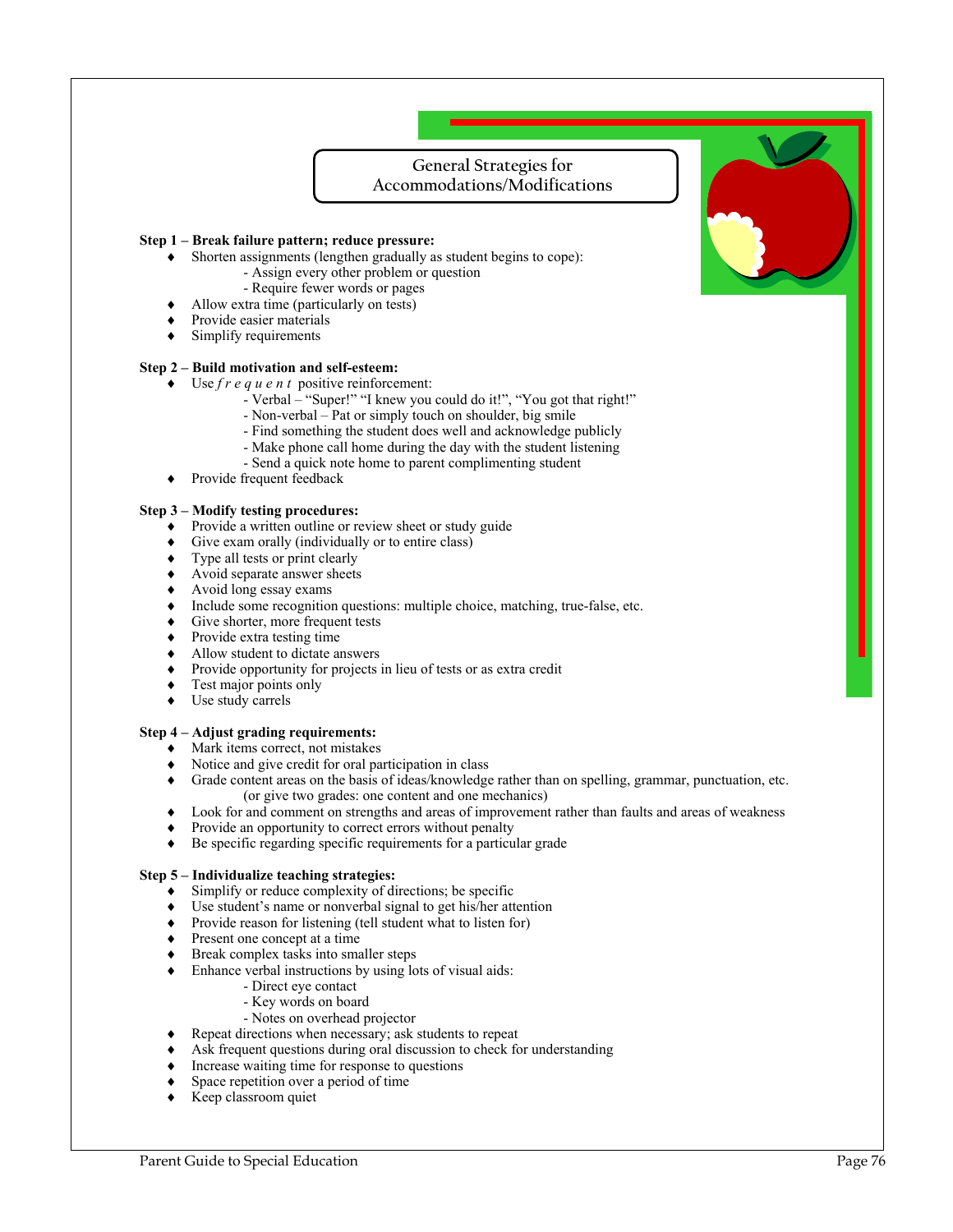- Provide structure; simplify student's environment
	- Change seat and/or move desk if needed:
		- In front of room
			- Near you
			- Away from students most likely to distract
			- In a quiet, uncluttered corner
			- In a location of student's choice
	- Consistent format for heading, margins, etc.
- Use of assignment sheet or notebook
- Post assignments on board
- Specify plan for communicating with parents:
	- Homework
	- Unfinished assignments
- Collect all work as soon as possible or as it is completed
- Post class rules/privileges and enforce consistently
- Reduce/simplify amount of material on a page:
	- Fold paper
	- Use index cards to cover part of the page
	- Larger print; fewer words or problems
- Alternate types of activities frequently during the day:
	- Group individual
	- Sitting moving
	- Verbal quiet
	- Short long
- Reward system for improved performance:
	- Notes home, privileges, stickers, graph of progress
		- Encourage self-competition rather than against others

## **Sample Strategies by Subject Area**

## **READING**

- Lower level book
- Skip non-relevant workbook pages
- Assign fewer book reports
- Provide opportunity for sharing books in a variety of ways
- Paired reading practice
- Individualized reading Language experience approach
- Peer or cross-age tutoring
- Color code important word parts
- Vocabulary cards and/or checklists
- Circle words or word parts in newspaper
- Games and centers for vocabulary/comprehension development

## **SPELLING**

- Reduce number of words from class list
- Provide easier words, i.e., from reading book
- Use spelling book from lower grade level
- Teach regularities before irregularities
- Highlight spelling demons (unpredictable words)
- Underline difficult parts of words Easier follow-up work for skills practice
- 
- Practice words on computer Practice words with a partner
- Practice words with a tape recorder
- Weekly spelling contracts
- Open-ended drill sheets
- Individual dictionary for difficult words
- Open-ended game boards for practice
- Give test individually to allow more time
- Teach use of reference books for poor spellers